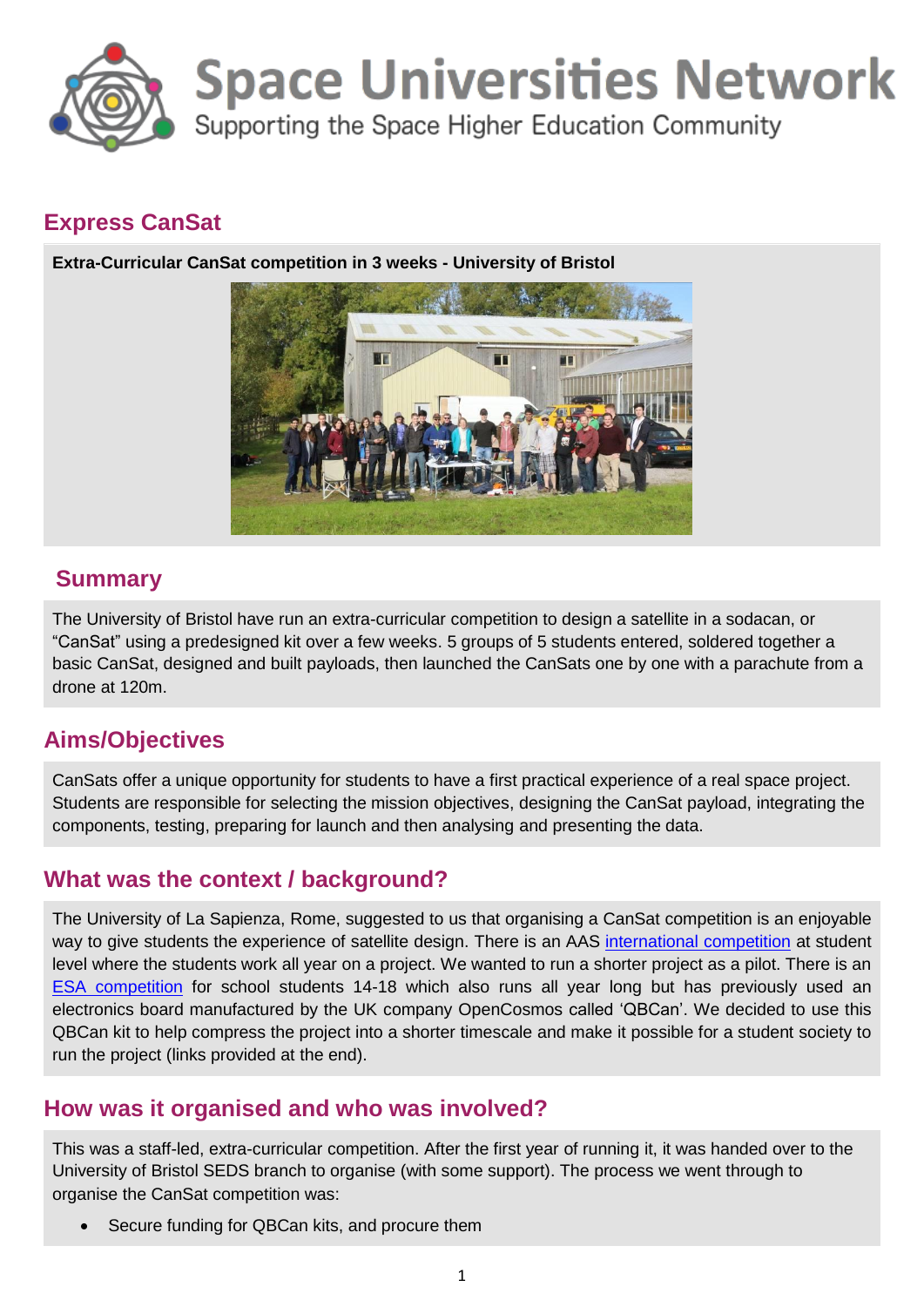- Organise staffing (a mix of permanent staff and PhD students) of soldering and launch day
- Plan timetable
- Advertise and select teams (we were oversubscribed)
- Run a soldering morning to assemble and test the QBCan modular kits
- Ask for a payload specification list from students and order the components
- Run a payload testing morning
- Run a launch day to drop the CanSats from the drone (good weather needed)
- Run a presentation session for students to present their findings

## **What resources did you need?**

Costs included 5 QBCan kits+1 spare, 2 ground stations [\(documentation from OpenCosmos\)](http://doc.open-cosmos.com/Qbcan_modular)

Budget for payload for each CanSat from Faculty (£25 each team for five teams)

2 [RocketMan parachutes](http://www.randomengineering.co.uk/Random_Aerospace/Parachutes.html) £30 each (these are high quality ballooning parachutes)

Drones which can carry 400g, plus hook which can be remotely triggered to drop CanSat

Staff and PhDs to supervise activities (soldering required staff supervision)

#### **Describe the activity (Max 1000 words)**

A CanSat is a simulation of a real satellite, integrated within the volume and shape of a soft drink can. The challenge for the students was to fit all the major subsystems found in a satellite, such as a payload, power, sensors and a communication system, into this minimal volume. The CanSat was then launched to an altitude of 120 metres by a UAV and its mission began: to carry out a scientific experiment and achieve a safe landing.

The UoB CanSat Competition consisted of four phases:

- 1. Call for teams and team selection
- 2. Basic build and payload selection
- 3. Payload design, build and test
- 4. Launch campaign

Students are encouraged to follow an accelerated version of a space project lifecycle as follows:

- Selection of mission objectives
- Definition of requirements
- Design of hardware and software
- One or more reviews of the design (leading to design refinement)
- Integration and testing
- Launch and operations
- Data analysis and reporting of results (a 5-slide presentation is expected at the end)
- Outreach and dissemination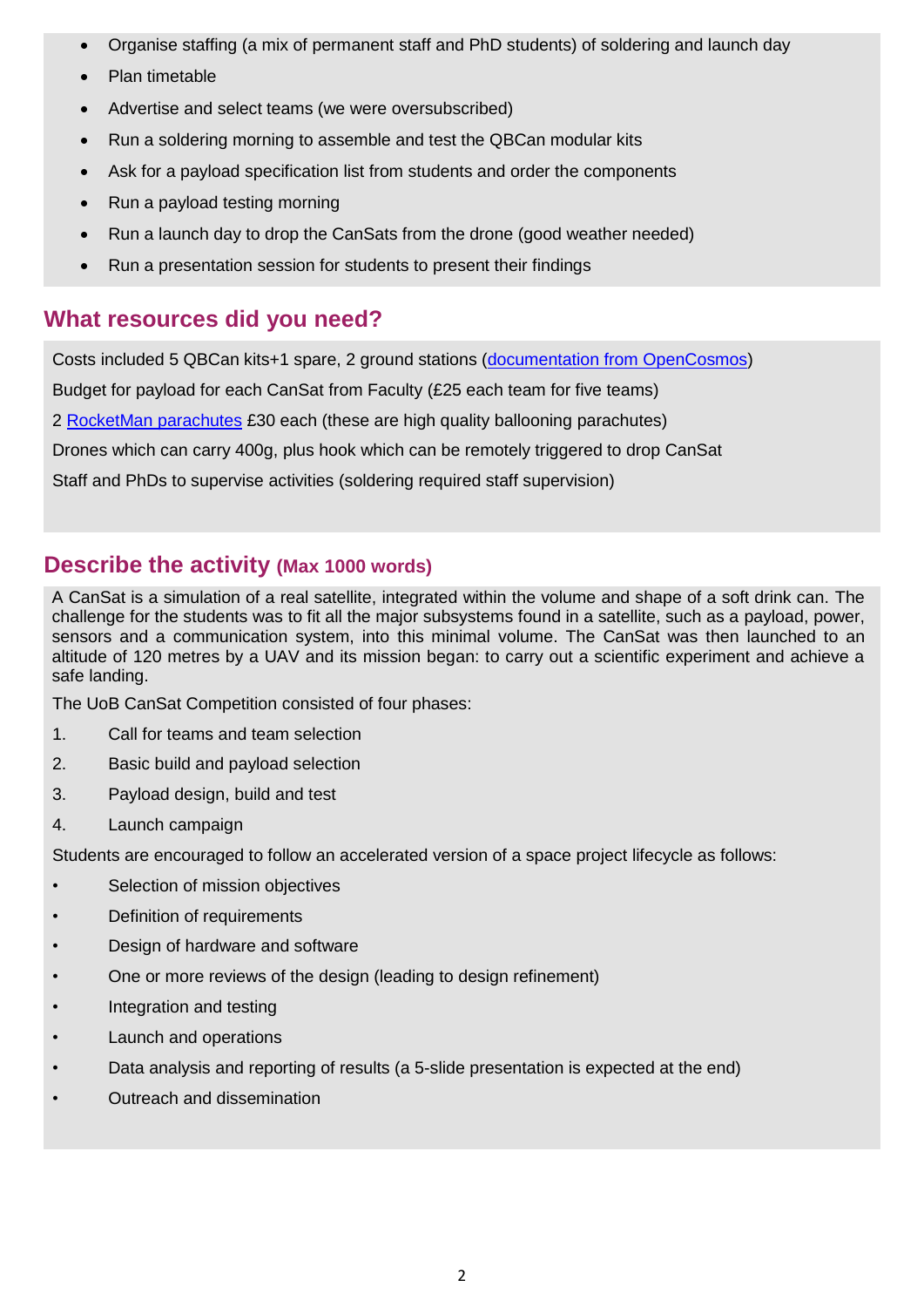

Figure 1. A selection of CanSats [Image credit: ESA]

#### **1. Primary Mission**

The team were to build a CanSat and program it to accomplish the compulsory primary mission, as follows:

After release and during descent, the CanSat shall measure the following parameters and transmit the data as telemetry, at least once every second, to the ground station:

- Air temperature
- Air pressure

The QBCan kit includes pressure and temperature sensors to do this. The team needed to analyse the data obtained (for example, make a calculation of altitude) and display it in graphs (for example, altitude vs. time and temperature vs. altitude).

#### **2. Secondary Mission**

The secondary mission for the CanSat was selected by the team. It could be based on other satellite missions, a need for scientific data, a technology demonstration for a student-designed component, or any other mission that would fit the CanSat's capabilities. Some examples that the students tried were: camera and raspberry pi, soil moisture sensor, deployable legs, GPS and rate sensors.

#### **3. Competition launch campaign**

The highlight was the competition launch campaign, where each CanSat was launched by a drone. The site for the launch event was the University farm at Long Ashton. We used a drone to drop the CanSats (with parachutes attached) from around 120 metres height into a large field (see photo below). The drop allowed for approx. 20s of flight time. Drone flights are subject to strict legal and safety requirements, which were adhered to by our specially trained pilots.

Useful links:

QBCan [Instructions for assembly](http://doc.open-cosmos.com/Qbcan_modular) and [Arduino library test software](http://doc.open-cosmos.com/Qbcan_software_installation)

CanSats in Europe Portal [http://www.cansat.eu](http://www.cansat.eu/)

Instructions were adapted from the following esa website:

[http://esamultimedia.esa.int/docs/edu/2016\\_European\\_CanSat\\_Competition\\_Guidelines.pdf](http://esamultimedia.esa.int/docs/edu/2016_European_CanSat_Competition_Guidelines.pdf)

CanSats on Wikipedia:<https://en.wikipedia.org/wiki/CanSat>

Training videos:<http://esero.ie/project/cansat-201516/>

Payloads were bought at [Cool Components](https://www.coolcomponents.co.uk/)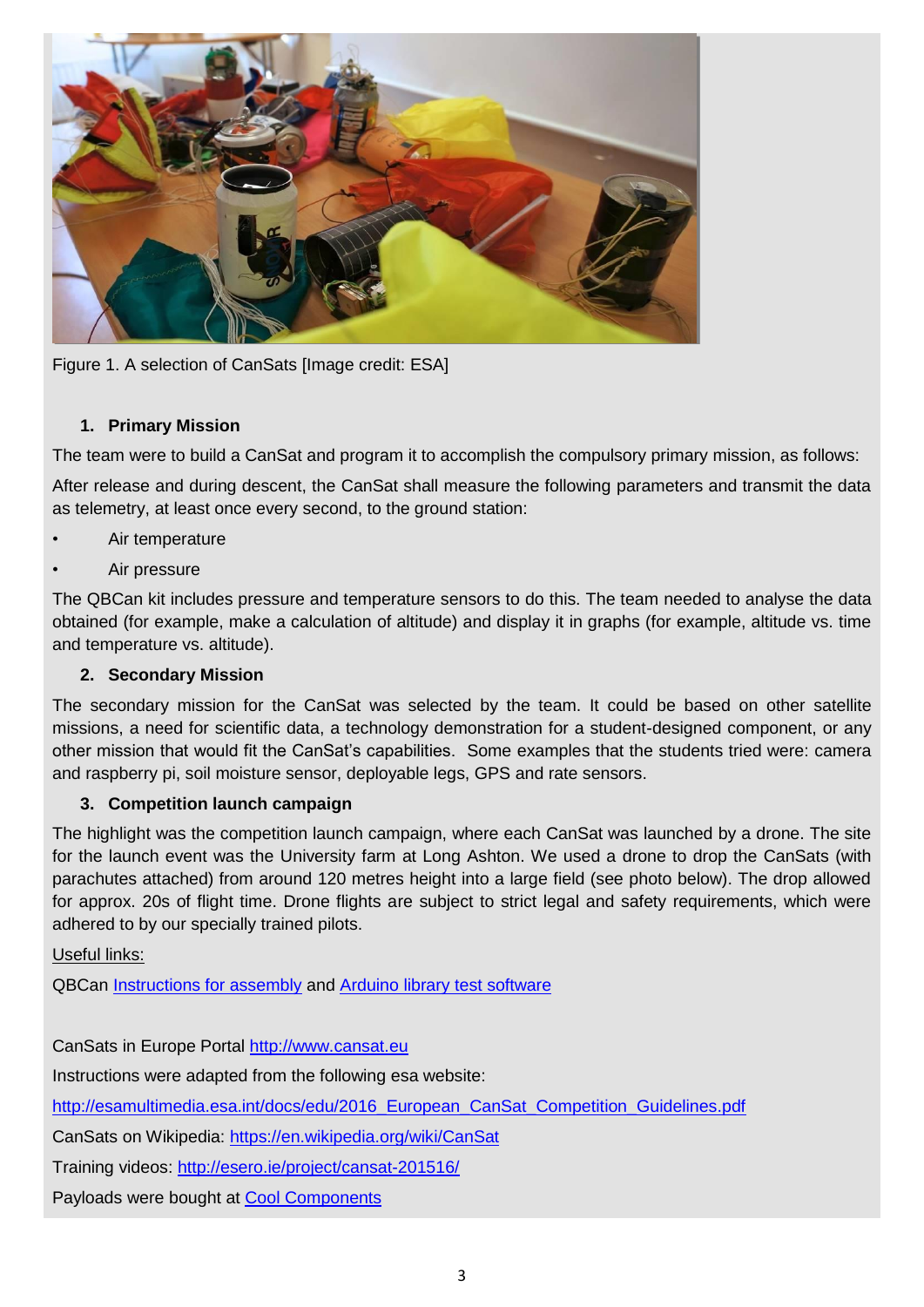

A presentation on the results from the launch was required from each team. The competition winners were chosen based on the team's performance throughout the project, as well as the final flight operations and results. Criteria used were: technical achievement, teamwork, safe landing, educational value.

## **Has it been evaluated? What feedback have you had?**

Feedback from the students included the following comments:

*"As a computer science student, it was nice to gain experience with physical hardware"*

*"Great experience, good opportunity to gain knowledge relevant to industry and alot of fun"*

*"I learned about the importance of testing and manufacturing constraints - absolutely awesome project" "Amazing experience. Would love to help out next year!"*

# **Key Learning Points**

There were some significant lessons learned:

- 2 weeks was too short a time for the students. In the next iteration we extended it to 4 weeks.
- A backup launch window was planned (and used).
- Launching 5 CanSats took 3hrs, so plenty of time is needed at launch site.
- The students needed help with packaging/supporting their payloads. The next time, general AAS advice on electronics packaging will be distributed.

#### **Thematic Categories (tick any that apply to your case study)**

| <b>Method</b>                | <b>Topic</b>                   |           |
|------------------------------|--------------------------------|-----------|
| <b>Online Text and Notes</b> | <b>Orbits and Trajectories</b> |           |
| <b>Assessment Materials</b>  | <b>Rocket Propulsion</b>       |           |
| Video and Audio Lectures     | AOCS/ADCS                      |           |
| Lecture Slides               | Payloads                       | <b>XI</b> |
| Curricula                    | Power                          |           |
| Video and Audio Clips        | Communications                 | ΧI        |
| <b>Recommended textbooks</b> | On Board Data Handling         |           |